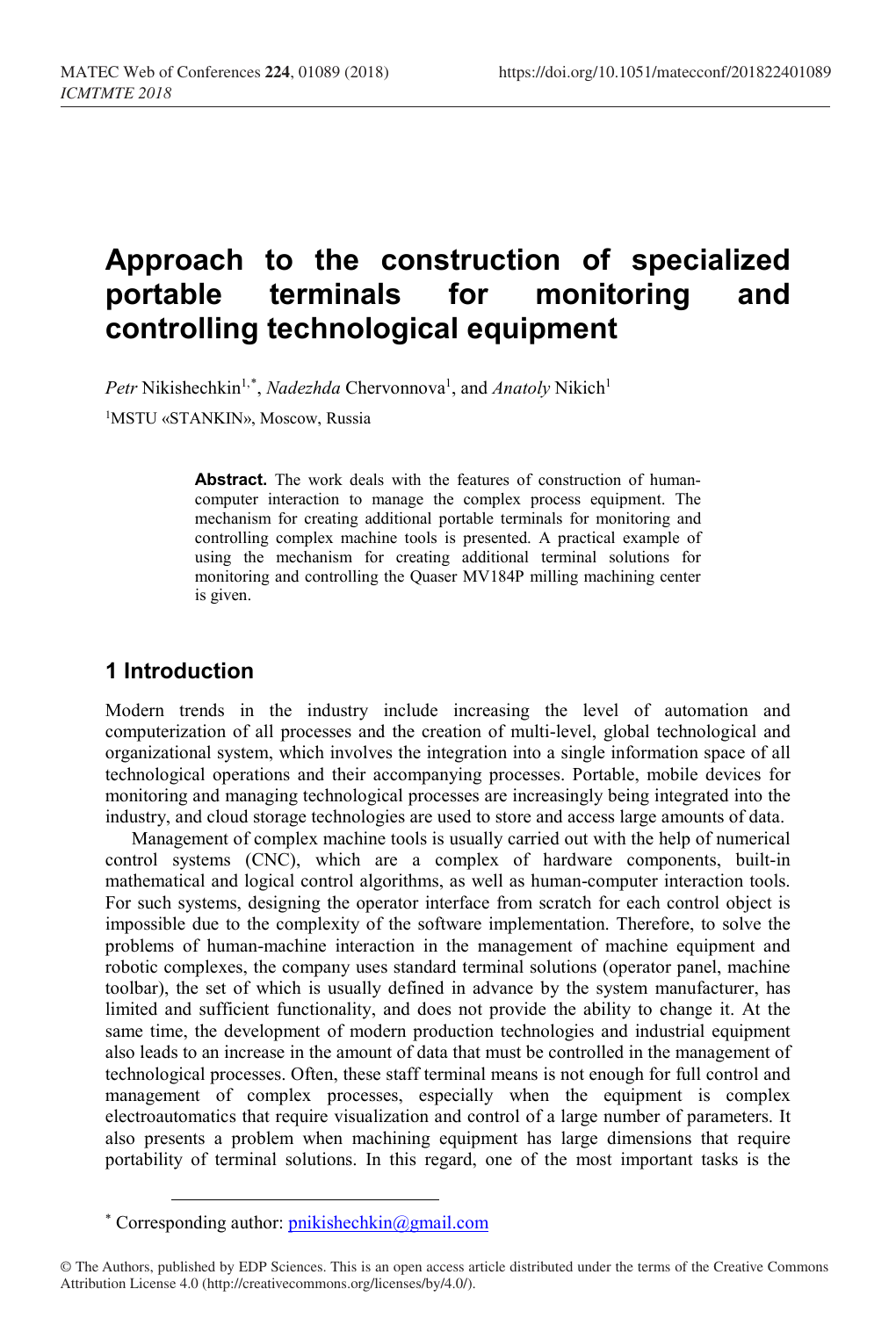implementation of the user interface of control systems, which allows you to analyze all the necessary spectrum of data transmitted from control objects and react quickly to different situations. Thus, the actual task is to create mechanisms for constructing additional portable terminals with a convenient and flexible user interface designed to solve the tasks of monitoring and controlling technological equipment. In this case, the graphic objects of the operator interface must have a connection with the main basic control system and receive all necessary data from the control object. This is especially relevant for the management of equipment of increased complexity, which are CNC machines [1-3].

The closest analogue of the described task are SCADA (Supervisory Control And Data Acquisition) systems - these are software products that are designed to support the collection, processing, display and archiving of information about the object in real time. SCADA is a comprehensive software product that allows the implementation of data collection and analysis at the upper levels of management (usually at the shop floor level) directly to engineer-designers of control systems. This is a powerful and multifunctional software product, but it has its drawbacks, among which one can note: the high cost of SCADA, which in turn increases the cost of the control system; closed at the level of the end user, which does not allow the implementation of their own algorithms for processing information. In this regard, for inexpensive logical control systems that ensure the coordinated operation of nodes and aggregates of simple control objects, it is advisable to develop our own system for implementing the operator interface on the basis of a set of standard graphic objects [4-6].

The article presents the theoretical aspects of developing a mechanism for creating flexible and mutable operator interfaces for the implementation of management of heterogeneous technological equipment; practical aspects of development of the design environment and software support of the user interface, as well as tools for monitoring the operation of technological equipment and an example of its use.

## **2 Development of the mechanism for creating additional terminal to manage and control the operation of machine tools**

The basic computer-control platform developed at the Department of «Computer Control Systems» allows solving a wide range of industrial automation tasks. The main product built on the basis of this platform is the CNC system «AxiOMA Control», which allows controlling complex machine tools of various types. The implementation of the CNC system is executed on a modular basis, which allows to exclude or, conversely, add a certain functionality of the system for solving problems of varying complexity. The CNC system also includes a built-in software-implemented controller that allows to solve problems of controlling the machine's electroautomatics [7]. The CNC system «AxiOMA Control» has a two-computer architecture and consists of the core of the system, operating in hard real-time and performing all the computing and control functions. The terminal part provides functionality for human-machine interaction and works in computer time. As a terminal, customized solutions are usually used in the form of an operator panel and a machine toolbar. The article proposes the creation of a mechanism for the development of additional, including mobile terminal solutions that interact with the core of the CNC system, which allow visualizing information on the operation of the main components of the process equipment and the parameters of the CNC system. Structural model, visualizing the principle of integration of additional terminal solutions, is shown in Fig. 1.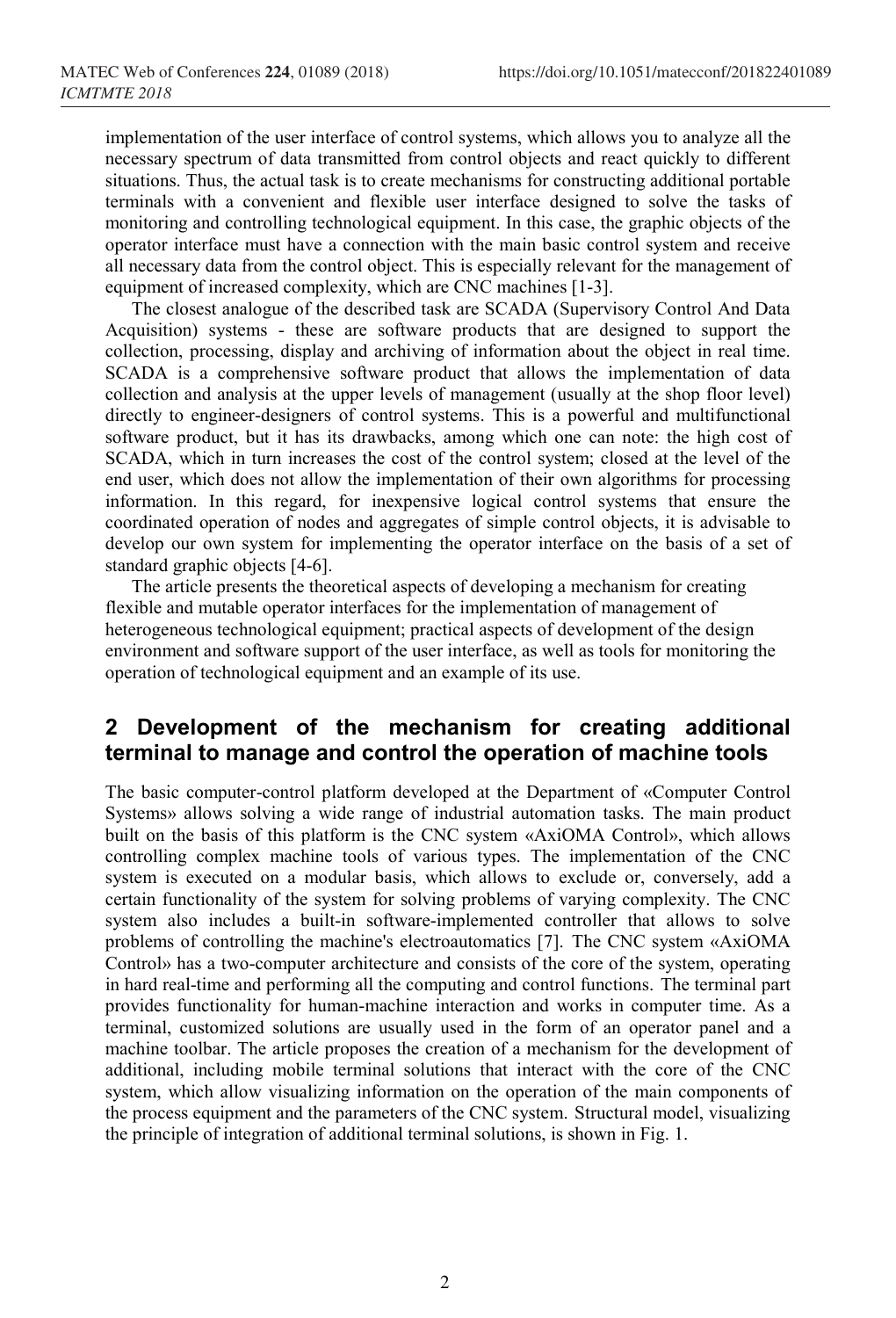

**Fig. 1.** Structural model of interaction of the CNC system with additional terminal solutions

The interaction between the terminal part and the core of the CNC system is realized through the communication client. It provides data transfer between the remote / remote terminal and the core of the control system using the TCP / IP protocol: via an Ethernet connection or a wireless connection (Wi-Fi). One of the ways to transfer basic information between the kernel and the terminal part of the system is the shared memory mechanism, which is the allocated memory area in the core of the system. It pre-allocates cells, which stores information about the status of the controller I / O, as well as the values of user variables, which include basic information about the operation of the CNC system. This memory area is available to terminal clients for recording their own output signals and reading the necessary input information. The described method of data exchange is the fastest between the processes of the kernel and terminal solutions, and it allows to provide cross-platform, that is, independence from the operating system on which the kernel or interface functions (Windows OS / Linux OS). It is assumed that the basic information needed for the transfer of additional terminal clients, is information about the work of the PLC, i.e. the status of all inputs / outputs controlled by an embedded controller, as well as basic information about the work of the CNC system: work status, the provisions of the axes, the speed and magnitude of feed at processing [8].

Creation of control algorithms for machine electroautomatics is implemented in a specialized PLC editor, which allows creating programs in the FBD language. The I / O device configurator configures and parameterizes the hardware of the controller, I / O devices, and servo drives. After the development of the program and the configuration of the hardware devices, a set of main variables is systematized, which must be visually monitored or controlled by their values, using a special PLC variables manager (Fig.2).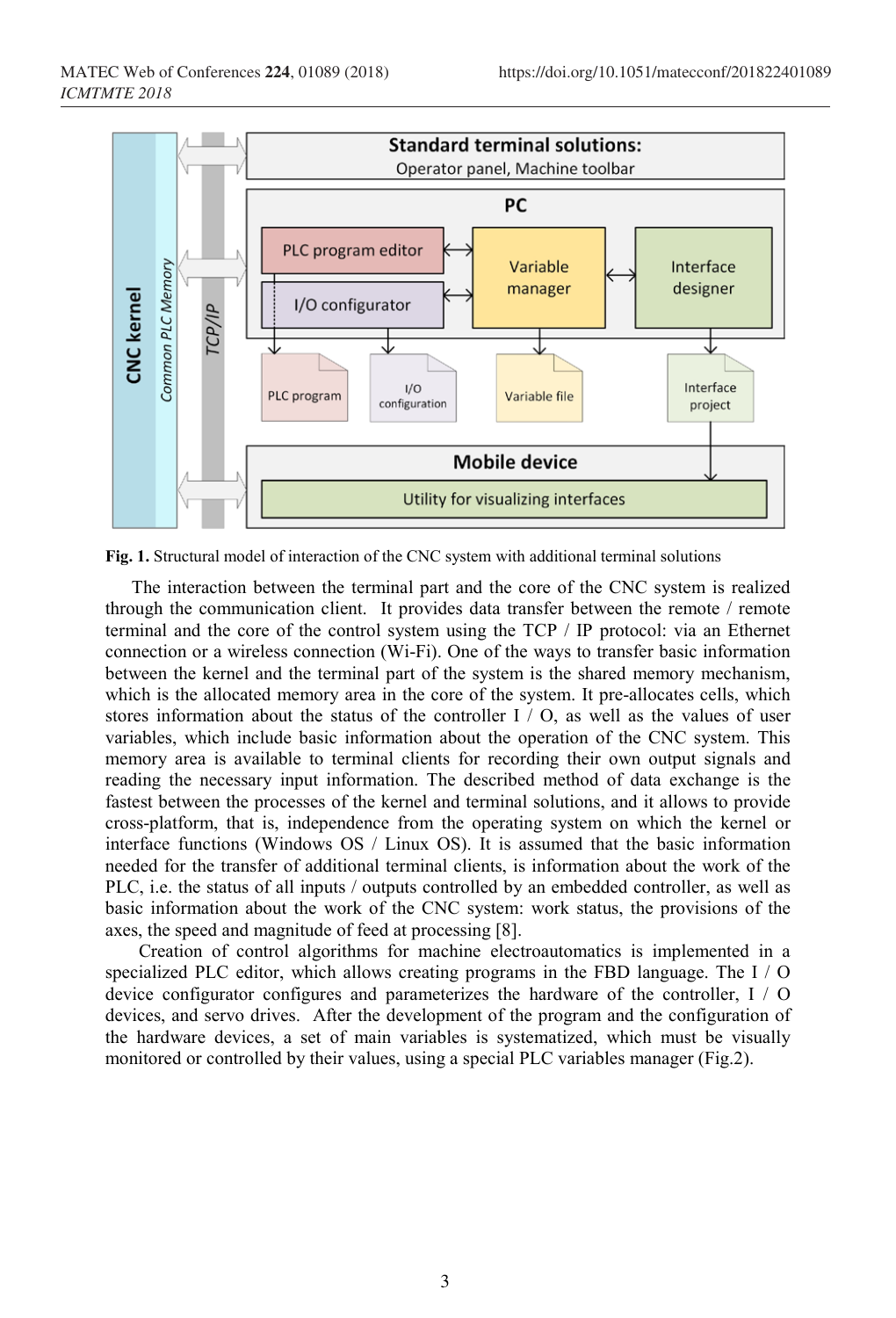| <b>••</b> Управление переменными ПЛК<br>X<br>П |                        |                       |                                             |              |                          |                |                |                          |                                 |  |                                |
|------------------------------------------------|------------------------|-----------------------|---------------------------------------------|--------------|--------------------------|----------------|----------------|--------------------------|---------------------------------|--|--------------------------------|
| ID                                             | Тольк<br>для<br>чтения | Имя                   | Описание переменной                         | Тип значения |                          | Anpec<br>байта | Индекс<br>бита |                          | $\hat{\phantom{a}}$<br>Значение |  | Сохранить                      |
| 51                                             | ☑                      | Wm CoolSpndl          | Авария СОЖ через шпиндель                   | Битовый      | $\scriptstyle\star$      | 104403         | 6 <sup>1</sup> | $\star$                  |                                 |  | Сохранить в файл               |
| 52                                             | ✓                      | Wm LowCoolSpnd        | Низкий уровень СОЖ через шпиндель           | Битовый      | ٠                        | 104403         | 7              | $\bar{\mathbf{v}}$       |                                 |  | Загрузить из файла             |
| 53                                             | $\checkmark$           | <b>WmHighCoolSpnd</b> | Высокий уровень СОЖ через шпиндель          | Битовый      | $\checkmark$             | 104404         | 0              | $\!\star\!$              |                                 |  | Фильтр                         |
| 54                                             | Г                      | PraRun                |                                             | Битовый      | $\!\star\!$              | 104400         | 3              | ٠                        |                                 |  | Категория                      |
| 55                                             | Γ,                     | Spndl run             |                                             | Битовый      | $\checkmark$             | 104400         | 0              |                          |                                 |  | √ Пользовательские             |
| 56                                             | ✓                      | Coolant Sondl         | СОЖ через шпиндель                          | Битовый      | $\overline{\phantom{a}}$ | 104408         | 1.             | $\overline{\phantom{a}}$ |                                 |  | √ Аппаратные                   |
| 57                                             | г                      | Coolant Spndl         |                                             | Битовый      | $\check{}$               | 104408         | 1              | $\overline{\phantom{a}}$ |                                 |  | √ ЧПУ переменные               |
| 58                                             | П                      | M3-kev                |                                             | Битовый      | $\overline{\phantom{a}}$ | 272            | $\mathbf{0}$   | $\overline{\phantom{a}}$ |                                 |  | Типы                           |
| 59                                             | Г                      | CoolFilter            |                                             | Битовый      | $\check{}$               | 204809         | 0              | $\!\star\!$              |                                 |  | ☑<br>Битовые                   |
| 60                                             | $\checkmark$           | Coolant Sondl         | СОЖ через шпиндель включен (с встроенным фи | Битовый      | $\overline{\phantom{a}}$ | 104408         | 1.             | $\!\star$                |                                 |  | ☑<br>Цифровые                  |
| 61                                             | Г                      | ON Shneki             | Включить шнеки                              | Битовый      | $\!\star\!$              | 104408         | $\overline{2}$ | $\!\star$                |                                 |  | ☑<br>Аналоговые                |
| 62                                             | $\checkmark$           | MDI mode              |                                             | Битовый      | $\blacktriangledown$     | 104401         | 6              | ٠                        |                                 |  |                                |
| 63                                             | $\checkmark$           | AUTO_mode             |                                             | Битовый      | $\!\star\!$              | 104401         | $\overline{2}$ | $\overline{\phantom{a}}$ |                                 |  |                                |
| 64                                             | $\checkmark$           | Not JOG mode          | <b>НЕ Јод режим в ЧПУ</b>                   | Битовый      | $\check{}$               | 104401         | 5              | $\overline{\phantom{a}}$ |                                 |  | Добавить<br>Удалить            |
| 65                                             | П                      | M110 finished         | <b>успешное выполнение M110</b>             | Битовый      | $\overline{\phantom{a}}$ | 104410         | 6              | $\overline{\phantom{a}}$ |                                 |  | Добавить из модели             |
| 66                                             | ✓                      | <b>WmShekRight</b>    | Авария шнек направо                         | Битовый      | $\blacktriangledown$     | 104404         | 1              | $\!\star\!$              |                                 |  | Добавить из конфигурации       |
| 67                                             | Г                      | WmShekLeft            | Авария шнек налево                          | Битовый      | $\overline{\phantom{a}}$ | 104404         | $\overline{2}$ | $\overline{\phantom{a}}$ |                                 |  | Добавить из файла              |
| 68                                             | г                      | <b>WmShekRight</b>    |                                             | Битовый      | $\check{}$               | 104404         | 1              | $\blacktriangledown$     |                                 |  |                                |
| 69                                             | Г                      | WmShekLeft            |                                             | Битовый      | $\overline{\phantom{a}}$ | 104404         | 1              | $\overline{\mathbf{r}}$  |                                 |  |                                |
| 70                                             | Г                      | WmShekLeft            |                                             | Битовый      | $\blacktriangledown$     | 104404         | $\overline{2}$ | $\overline{\phantom{a}}$ |                                 |  | Обновление данных              |
| 71                                             | ✓                      | <b>BtnEmStop</b>      | Кнопка аварийного останова нажата           | Битовый      | $\overline{\phantom{a}}$ | 104406         | 3              | ٠                        | $\checkmark$                    |  | <b>O<sub>K</sub></b><br>Отмена |

**Fig. 2.** The screen for creating and configuring PLC variables.

Each variable has its own set of characteristics, including its description for the operator, the type of the stored value (bit / integer / floating point), and the address in the shared memory area, specified by specifying the address of the byte and the bit to which the variable is bound. Variables also belong to one of three categories: user, hardware (corresponding to inputs / outputs) and NC variables (contain information about the operation of the system). Using a similar set of variables, it is possible to create additional terminal solutions that visualize their values and allow them to change in order to control the process and manage it. Creation of a visual part of additional terminal solutions is carried out with the help of a special designed interface designer.

The designer allows you to visually locate the necessary visual components and perform their parameterization, that is, the binding to the PLC variables described above. The set of visual components includes elements for monitoring the parameters of the controlled process (labels, indicators), as well as components for process control (buttons, regulators, value entry fields).

The terminal interface constructor contains:

- the component panel, which contains the main objects that the operator can create to manage or monitor the process;

- the area where the terminal solution is created - the main window in which the operator interface is created;

- the terminal settings panel - the area in which you configure the visual display of each component and specify the settings for their binding to the memory areas of the system's core.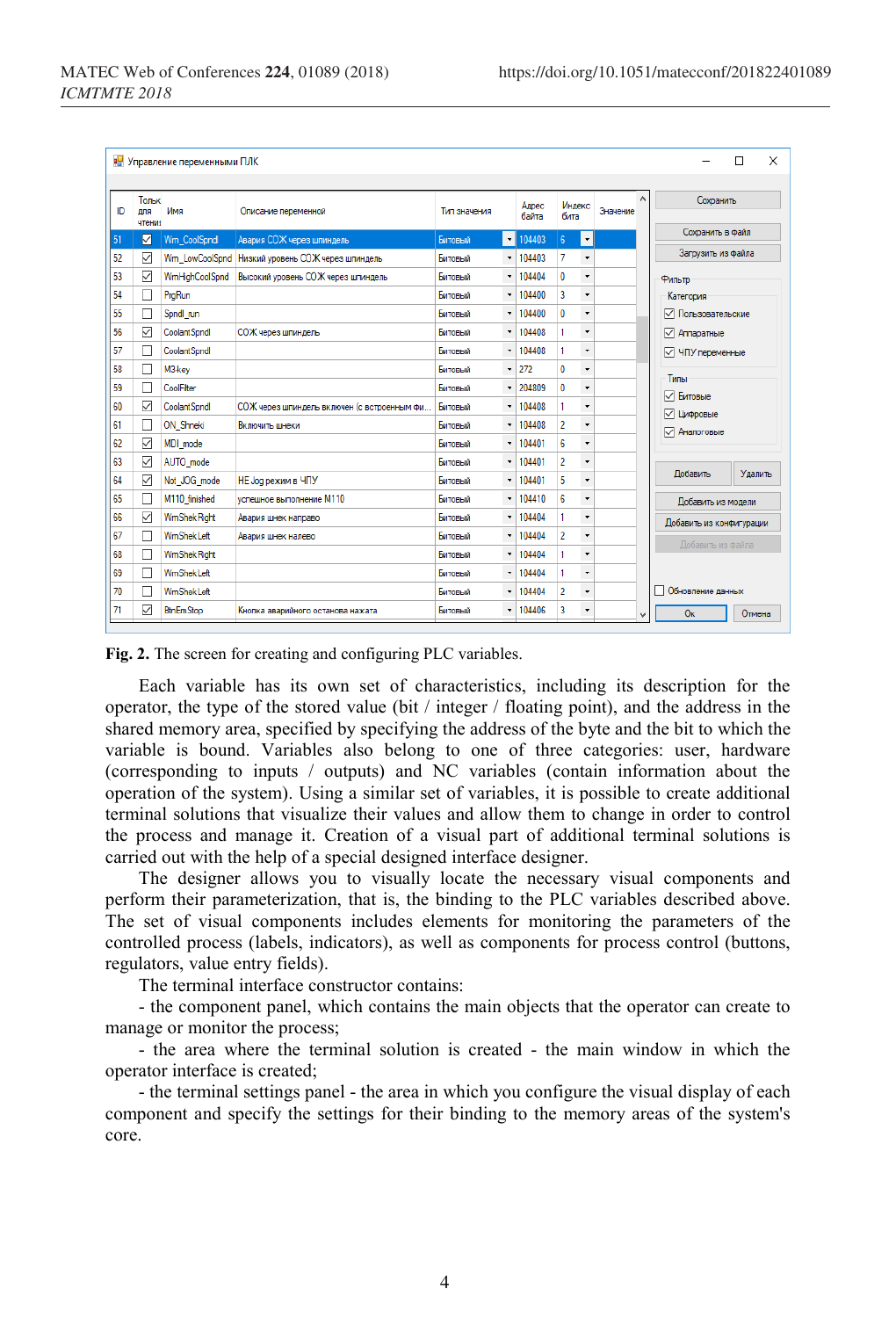

**Fig. 3.** Terminal solutions development environment.

In this example, we use PlcValue objects that are intended to display the status of both the bit variables (true  $/$  false) and variables with numeric values. In addition, in this example, the PlcSwitcher component is used to enable the bit signals to be output to the controller outputs, as well as the PlcWheel component to visually display the position and speed of the object of rotation (for example, a rotary axis).

The binding of visual components to the values of PLC variables can be made either manually by specifying the shared memory address, or automatically, by binding to a specific variable from the corresponding table in the PLC editor. After creating the terminal components and their parameterization, the interface project is saved to a special file.

Reproduction of the developed interface design is carried out with the help of a specially developed utility that allows displaying the created operator interface with reference to the values from the memory areas of the system kernel. In this way, it is possible to create additional control over the state of operation of individual units of technological equipment, as well as obtain information on the operation of the control system.

Development of the operator interface for additional terminal devices for the Quaser MV184P milling machining center

As a practical application of the developed mechanism, the Quaser MV184P milling machining center with three linear axis of movement and controlled by the CNC system «AxiOMA Control» was chosen. Fig. 4 shows the general view of the machining center, where its main components and the most important nodes of the electroautomatics are selected, whose operation is to be monitored during operation.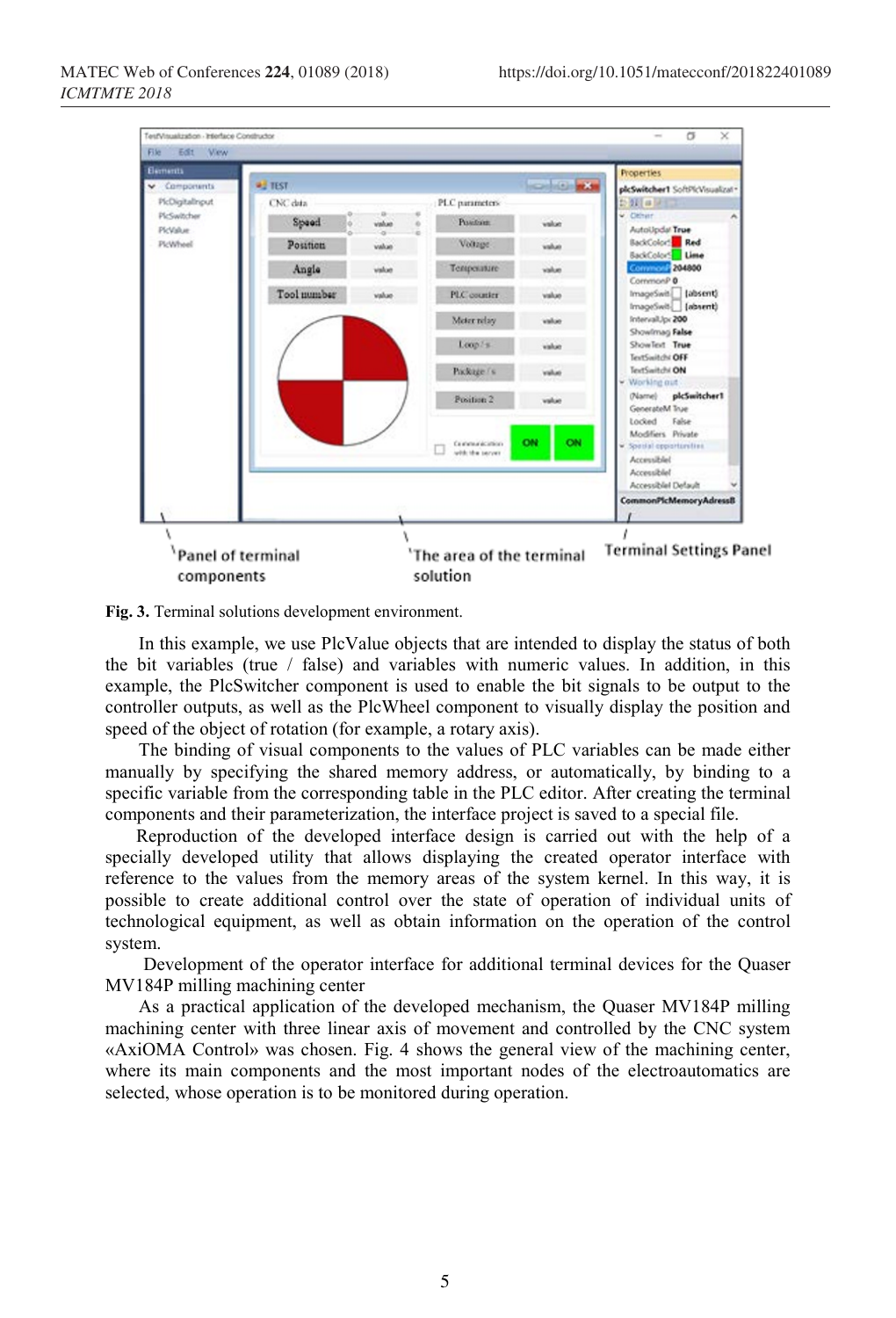

**Fig. 4.** Machining center Quaser MV184P.

Information that needs to be monitored is systematized:

- power control: general power supply, drive supply, emergency stop signal;
- the status of the machine ("traffic light");
- control of limit switches along the axes;
- work of the chip removal augers;
- control of the operation of the cutting fluid supply control;
- control of the mechanism of automatic tool change;
- monitoring the operation of protective fences.

In addition to monitoring the operation of the machine's electrical machine, it is advisable to output basic information about the operation of the system to the additional mobile terminal, namely, the status of the feed drives, the current position and the speed. To obtain and visualize this information, NC variables are used [9, 10].

When creating the terminal solution, the main components described earlier were linked to the corresponding memory areas of the basic variables of the control program, which are responsible for the state of all the listed nodes.

In addition to visualizing the work of the electroautomatics equipment of the machining center, information on its linear axes  $(X, Y, Z)$  is displayed in text: the status of the servo drives corresponding to them, the current position of the axis and the speed of its movement (Fig.5).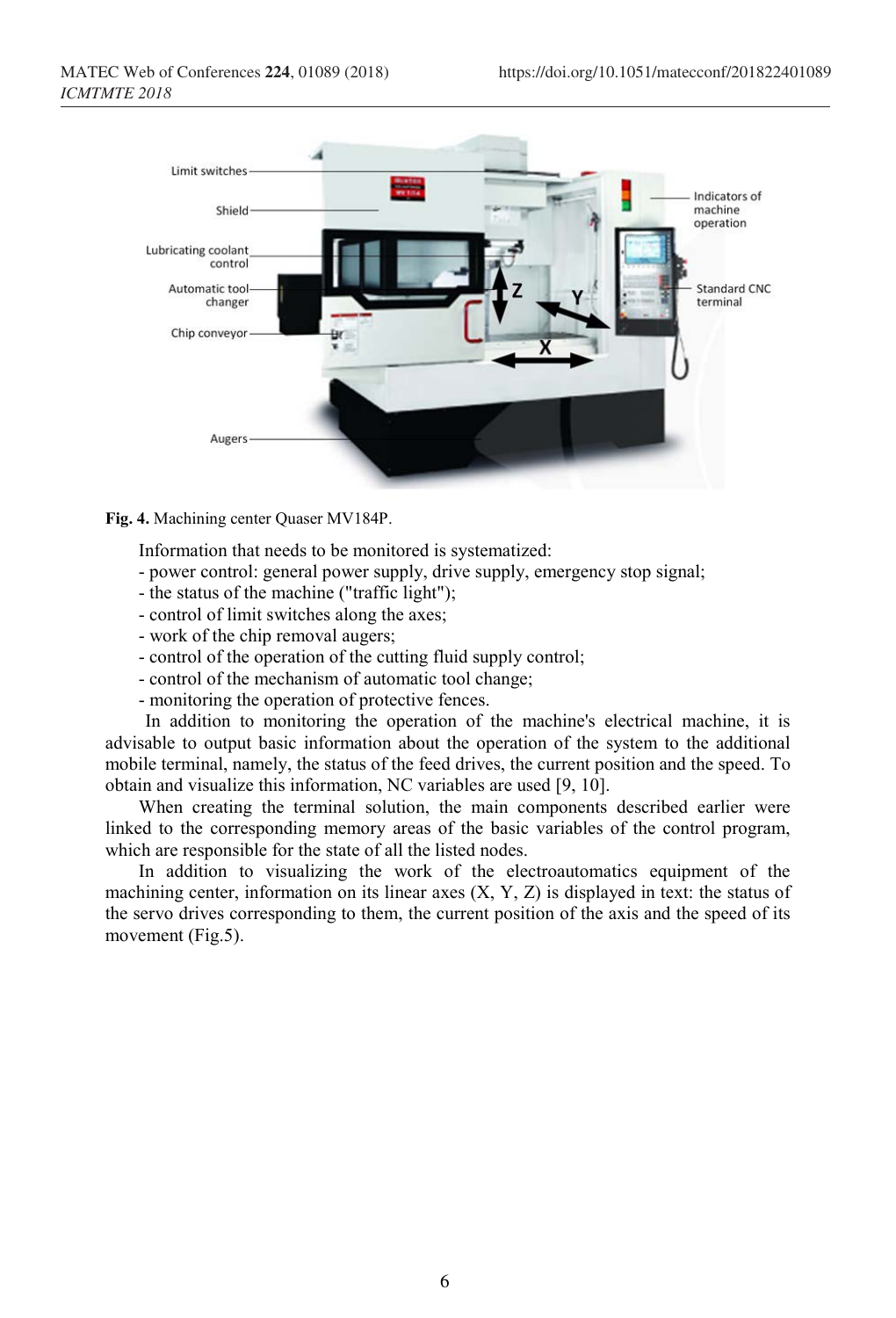

**Fig. 5.** View of the interface of the additional terminal solution for monitoring the operation of the main components of the milling machining center

To test the operation of the terminal solution, as well as debugging the operation of the control algorithms, a training and demonstration stand was designed (Fig. 6) simulating the operation of the main centers of the milling center. By means of the buttons on the stand, it is possible to simulate a change in the state of operation of various parts of the machine's electroautomatics. The outputs of the electroautomatics are simulated with the help of LEDs. The stand contains the same control and monitoring elements as the developed terminal solution: the presence of power supply, emergency button operation, status display, operation of the tool changer, safety guards, coolant management, chip removal augers, as well as control over the axes outside the limits working area.



**Fig. 6.** Educational demonstration stand simulating the work of the machining center.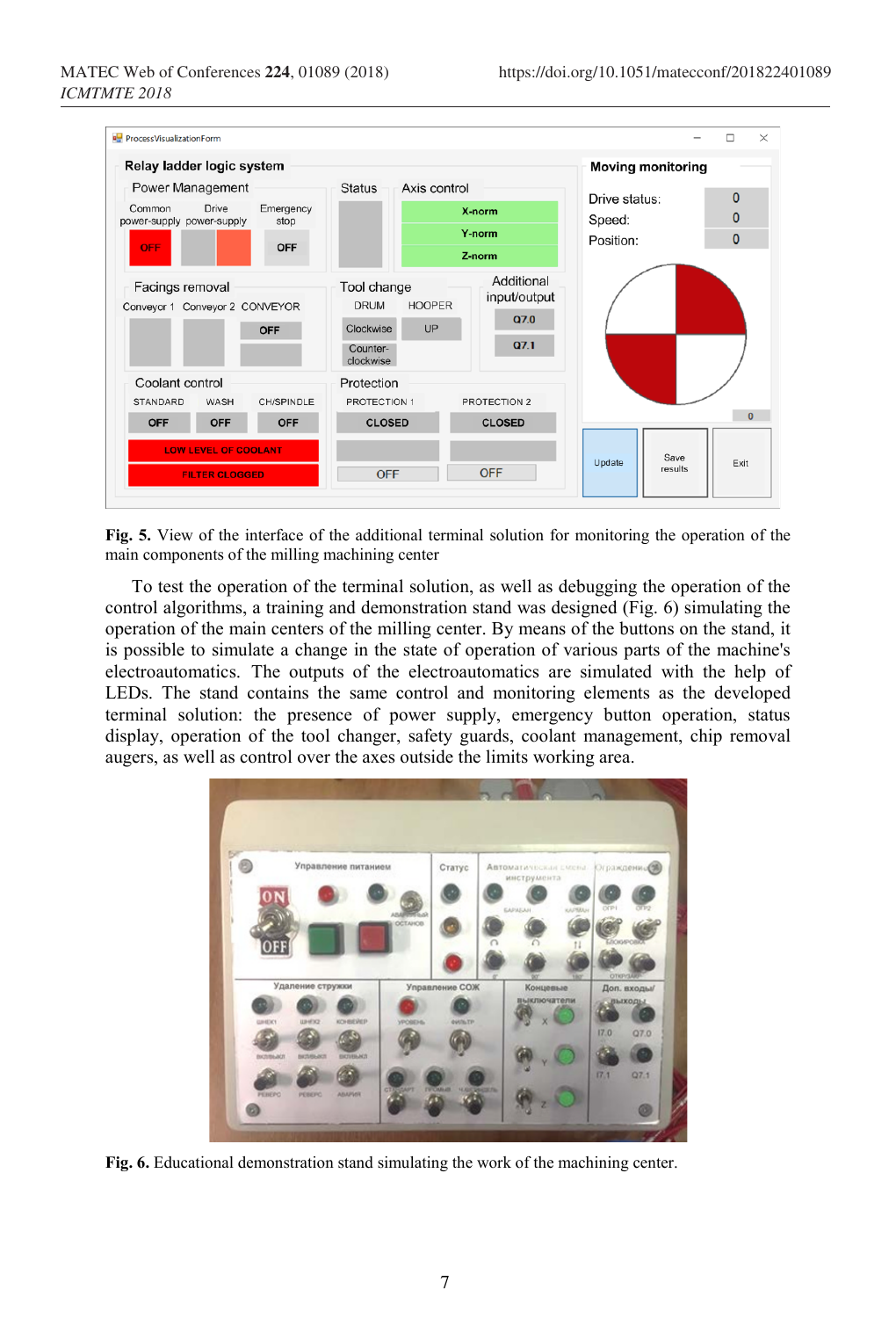The developed stand allows to check the work of the created program of electroautomatics for the processing center, as well as the operation of an additional terminal solution for monitoring and managing its main nodes.

The given example of practical application of the developed mechanism for creating additional terminal solutions proves the urgency of the task and demonstrates the possibilities of its use in the construction of modern enterprises that meet the concepts of smart production.

#### **3 Conclusion**

Research of features of construction of human-computer interaction in the management of complex machinery equipment has shown that it is often necessary to create and use the additional terminal solutions that can improve the level of representation of the flowing processing, to implement remote management and control.

The mechanism for creating additional terminal solutions presented in the work provides an opportunity to quickly create a human-machine interface for managing diverse technological equipment. The developed set of terminal components allows to realize the majority of logical control tasks, in particular, to control the operation of the object, and also to send control signals to it. In addition, the developed mechanism allows to increase the level of flexibility of the management system, giving its operators the opportunity to create additional terminal solutions for monitoring and controlling the process. This allows to simplify the process of start-up and commissioning of technological equipment, to increase the possibility of monitoring the operation of equipment and the level of informatization in the enterprise, since the developed mechanism also provides the possibility of transferring the received data to higher levels.

The given example of practical application of the developed mechanism on an example of the milling machining center Quaser MV184P, managed by the CNC system «AxiOMA Control», demonstrates its wide possibilities for solving the task of additional control and management of complex technological equipment. The application of the developed mechanism for educational purposes by developing terminal solutions for simulating the operation of technological equipment expands the possibilities for staff training and allows to fully check the operation of PLC programs and control algorithms even without the availability of necessary equipment.

#### **References**

- 1. Amandeep Kaur, Dipti Bansal, *Monitoring and controlling of continue furnace line using PLC and SCADA*, Wireless Networks and Embedded Systems (WECON), 5th International Conference on 14-16 Oct. 2016, 2016.
- 2. Martinov G.M., Nikishechkin P.A., Grigoriev A.S., Chervonnova N.Yu., *Organization of the interaction of the main components in the CNC system "AxiOMA Control" for the integration of new technologies and solutions into it*, Automation in the industry. 2015. №**5**. p.10-15.
- 3. Jorge E.Correa, NicholasToombs, Placid M.Ferreira, *A modular-architecture controller for CNC systems based on open-source electronics*, Journal of Manufacturing Systems, vol. **44**, Part 2, July 2017, pp. 317-323, 2017.
- 4. Kovalev I.A., Nikishechkin P.A., Grigoriev A.S., *Approach to Programmable Controller Building by its Main Modules Synthesizing Based on Requirements Specification for Industrial Automation*, 2017 International Conference on Industrial Engineering, Applications and Manufacturing (ICIEAM), 16-19 May, 2017.p.1-4.